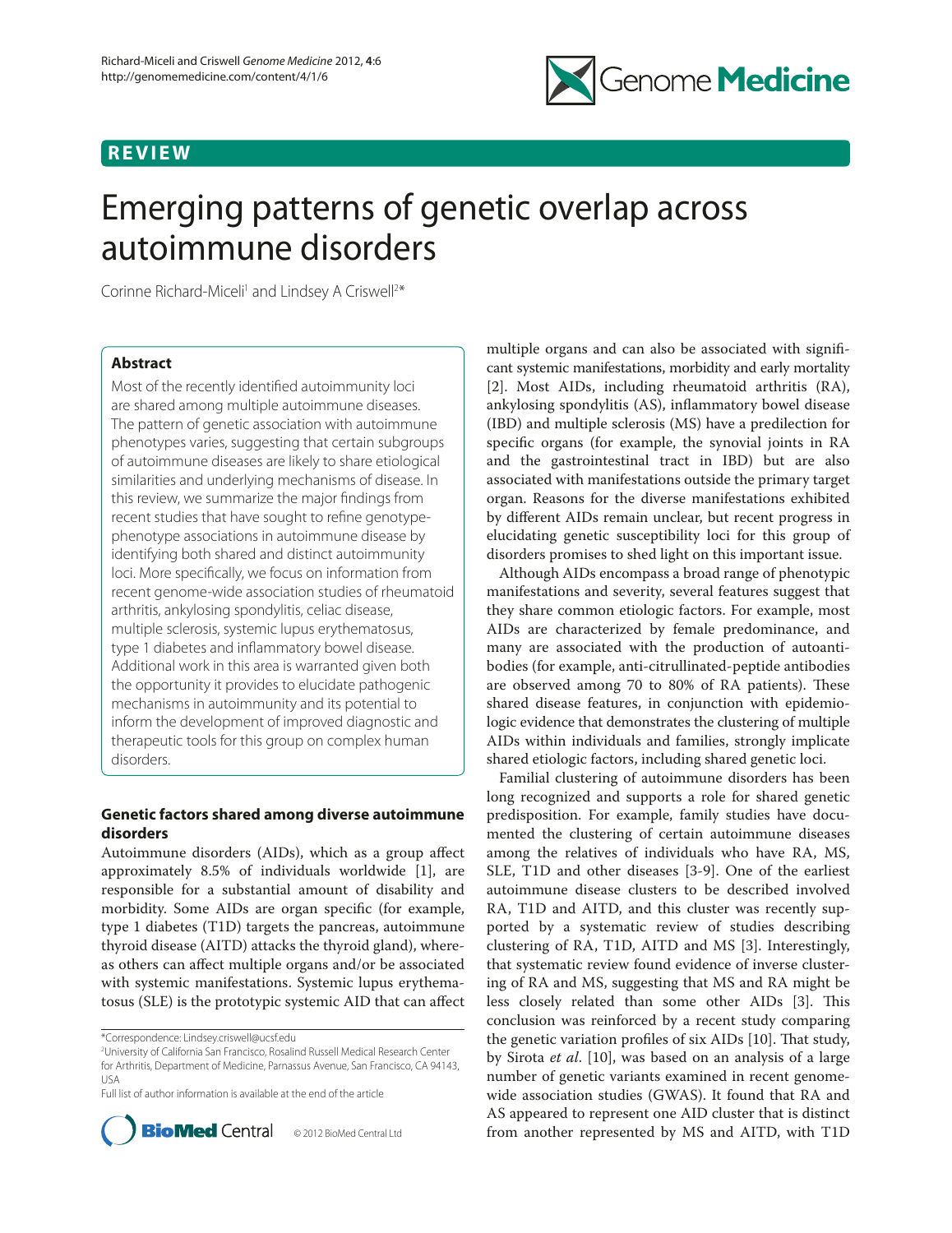showing similarity to both groups and Crohn's disease to neither.

Early candidate gene studies, particularly those focusing on genes within the human leukocyte antigen (HLA) region [11], also supported the notion of shared 'autoimmunity' loci. Strong support for genetic loci that are shared across autoimmune disorders and located outside the HLA region has been demonstrated for several loci encoding proteins that have immune-mediating functions, including cytotoxic T-lymphocyte antigen 4 (CTLA4; a member of the immunoglobulin superfamily that is expressed on the surface of helper T cells and transmits an inhibitory signal to T cells), protein tyrosine phosphatase non-receptor type 22 (PTPN22; which is expressed primarily in lymphoid tissue and plays a role in the regulation of T-cell receptor signaling pathways), and tumor necrosis factor (TNF) alpha-induced protein 3 (TNFAIP3; which inhibits NF-kappa B activation as well as TNF-mediated apoptosis) [12-14]. Many of the recently identified AID loci involve pathways related to B-cell or T-cell activation and differentiation, innate immunity, and regulation of cytokine signaling [15,16]. Certain loci, however, appear to be associated with specific autoimmune diseases. For example, variants in NOD2 (nucleotide-binding oligomerization domain containing 2) and ATG16L1 (ATG16 autophagy-related-16-like 1) have been associated with defective autophagy in dendritic cells from Crohn's disease patients [17].

A theme emerging from recent genetic studies of AIDs relates to the surprising degree of overlap between genetic loci for this diverse group of disorders, given the phenotypic diversity. Several recent reviews have summarized emerging work that identifies both genetic loci that are shared across the spectrum of autoimmune disease and the biologic pathways whose involvement is implicated by these shared loci [15,16,18,19]. For example, Zhernakova *et al*. [18] completed a detailed review of 16 genome-wide association (GWA) or non-synonymous SNP scans for 11 immune-related disorders that were published in 2007 or 2008. Their analysis underscores the extensive sharing of genetic risk loci across this spectrum of disorders, and the fact that most of these loci can be mapped to a few shared biologic pathways, including those related to innate immunity, immune signaling, T-cell differentiation, cytokines and chemokines.

The analysis by Zhernakova *et al*. [18] also suggests that the degree to which each of these disorders is characterized by shared (rather than unique) susceptibility loci varies substantially, from all loci shared (for RA) to 50% or more shared for celiac disease, psoriasis, MS, SLE, T1D, AS and AITD [18]. The two types of IBD examined, Crohn's disease and ulcerative colitis (UC), shared substantial numbers of loci between them but relatively few with the other AIDs studied. The extent to which the

T-cell differentiation, immune cell signaling, innate immunity and TNF signaling, or other pathways are implicated for each of these disorders varies, but overall the analysis by Zhernakova *et al*. [18] suggests that most of these pathways contribute (to a variable degree) to most of these disorders.

In this review we focus on recent studies that have sought to refine genotype-phenotype associations by comparing susceptibility loci between specific AIDs. We concentrate on RA, AS, celiac disease, MS, SLE, T1D and IBD. Table 1 summarizes these AIDs in terms of their prevalence in the population and major phenotypic features. In particular, we focus on comparative studies that use GWA results to distinguish genetic variants that are specific to individual AIDs from those that are shared among multiple AIDs. We also summarize the results of a recently published cross-phenotype meta-analysis that uses genetic association results to highlight four main AID clusters. A detailed understanding of these shared and distinct genetic loci provides insight into fundamental etiologic mechanisms in autoimmune disease. It has the potential to inform the choice of current therapies and the development of novel targeted therapies and other interventions that could improve our ability to manage these complex human disorders.

#### **Comparative studies of GWA data to identify shared and distinct genetic loci for AIDs**

GWA and other recent genetic studies of AIDs have been remarkably successful in terms of the number of genetic loci that have been identified. For example, more than 70 genetic loci have now been firmly established as susceptibility factors for Crohn's disease [20], and more than 30 loci that contribute to the risk of RA and/or SLE have been identified [21,22]. Following the completion of many large GWAS of individual AIDs, a number of studies have sought to refine the specificity of loci that are associated with AIDs. More specifically, these recent studies have examined AID risk loci identified for one AID in case-control collections that have been developed for another AID to distinguish between those risk loci that are shared and those that are distinct for the AIDs being compared. In Table 2, the specific disease comparison studies that are discussed in this review are listed alongside both the major shared (and unique) loci that have been identified and the biologic pathways or mechanisms implicated by these analyses. Table 3 and Figure 1 further highlight the patterns of shared AID risk loci and their associated pathways revealed in these studies. In the next section, we summarize very recent work by Cotsapas *et al*. [23] that addresses these relationships in an analytically powerful way. Specifically, they utilized GWA data generated for seven AIDs and performed a crossphenotype meta-analysis (CPMA) to distinguish between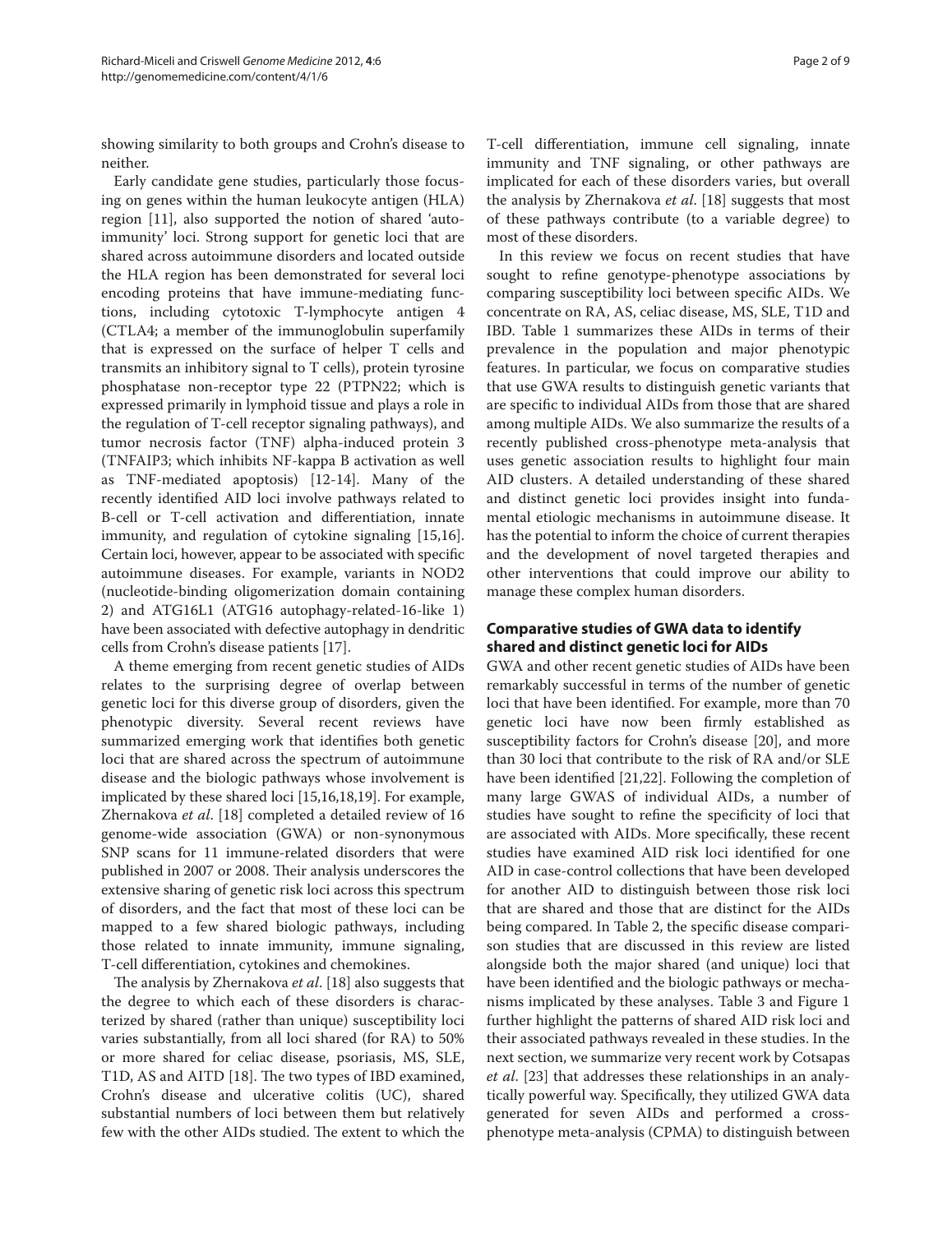| Autoimmune disease                                                             | Frequency in the<br>general population                             | Major phenotypic features                                                                                                                                                                                    |
|--------------------------------------------------------------------------------|--------------------------------------------------------------------|--------------------------------------------------------------------------------------------------------------------------------------------------------------------------------------------------------------|
| Celiac disease [39]                                                            | 750 per 100,000<br>(United States)                                 | Break in immune tolerance to gluten, with malabsorptive diarrhea, and villous atrophy of<br>intestinal mucosae                                                                                               |
| Type 1 diabetes [40]                                                           | 50 to 200 per 100,000<br>(United States)                           | Hyperglycemia with macro- and microvascular complications                                                                                                                                                    |
| Inflammatory bowel disease<br>(ulcerative colitis and<br>Crohn's disease) [39] | 200 per 100,000<br>(United States)                                 | Ulcerative colitis: superficial continuous ulceration of the large bowel.<br>Crohn's disease: transmural lesions that can occur throughout the gastrointestinal tract                                        |
| Rheumatoid arthritis [41]                                                      | 500 to 1,100 per 100,000<br>(United States and<br>northern Europe) | Chronic inflammatory joint disease with potential joint destruction                                                                                                                                          |
| Juvenile idiopathic arthritis [42]                                             | 12 per 100,000<br>(United States)                                  | Clinically heterogeneous group of disorders characterized by chronic inflammatory arthritis<br>in children                                                                                                   |
| Multiple sclerosis [43]                                                        | 22 to 177 per 100,000<br>(United States)                           | Inflammatory disorder of the central nervous system with a wide range of neurological<br>symptoms resulting from white matter lesions                                                                        |
| Systemic lupus<br>erythematosus [44]                                           | 150 per 100,000<br>(United States)                                 | Wide range of clinical manifestations with multi-organ involvement                                                                                                                                           |
| Spondyloarthropathies [45]                                                     | 1,300 per 100,000<br>(United States)                               | Inflammatory rheumatic disorders characterized by axial and or peripheral arthritis, associated<br>with enthesitis, dactylitis and potential extra-articular manifestations such as uveitis and skin<br>rash |

**Table 1. Prevalence and major phenotypic features of autoimmune diseases** 

genetic variants that are common to all of these seven AIDs from variants that are common to some but not all of these AIDs and variants that are specific for one AID.

#### **Type 1 diabetes**

Several recent studies have compared the pattern of genetic association between T1D and other AIDs, including celiac disease [24], RA [25] and IBD [26]. On the basis of the association of both T1D and celiac disease with HLA class II loci, Smyth *et al.* [24] evaluated both the association of eight non-HLA celiac disease risk loci with T1D and of 18 T1D loci with risk of celiac disease in very large samples of patients, controls and families. Their analysis revealed that seven loci were common to these two AIDs, including *RGS1* on chromosome 1q31, *IL18RAP* on chromosome 2q12, *TAGAP* on chromosome 6q25, a 32-bp insertion-deletion variant on chromosome 3p21, *PTPN2* on chromosome 18p11, *CTLA4* on chromosome 2q33, and *SH2B3* on chromosome 12q24. Further, the associated alleles for *IL18RAP* and *TAGAP* confer risk of celiac disease but protection against T1D. Nonshared loci include the T1D risk loci *INS* (chromosome 11p15), *IL2RA* (chromosome 10p15), and *PTPN22* (chromosome 1p13) and the celiac disease risk loci *IL12A* (chromosome 3q25) and *LPP* (chromosome 3q28).

Eyre *et al*. [25] extended this work by investigating genetic overlap between T1D and celiac disease risk loci and RA. They studied eight celiac disease risk loci and six T1D risk loci in a large sample of RA patients and control individuals. Although they found significant evidence for association of the *TAGAP* locus (which is associated with both celiac disease and T1D but with opposing effects) with RA and modest evidence of association between the *C1QTNF6* T1D risk locus and RA, overall their investigation revealed little evidence of association between celiac disease and T1D risk loci and RA, suggesting that RA might be more genetically distinct.

Finally, Wang *et al*. [26] studied GWA data from large collections of IBD patients (Crohn's disease and UC), T1D patients and control individuals of European ancestry to identify shared susceptibility loci. Although they identified a number of overlapping susceptibility loci among these diseases, their results were notable for the frequency with which risk alleles for one disease appear to provide protection against another. They interpret these data as indicating that many AID risk loci could be under balancing selection and that variants that have opposing effects on different AIDs might contribute to the maintenance of common susceptibility alleles in human populations.

#### **Inflammatory bowel disease**

Although the two types of IBD, Crohn's disease and UC, differ in several important ways, such as the depth and location of inflammation in the gastrointestinal tract (Table 1), the clustering of these diseases within certain families and their overlapping risk loci support their etiologic relationship. Thus, these diseases have often been considered together in GWA and other genetic studies.

In addition to the aforementioned investigation of IBD and T1D [26], other recent work has investigated genetic overlap between IBD and other AIDs, including AS, celiac disease, psoriasis, SLE, RA and MS [20,27-29]. As mentioned previously, a large number of loci that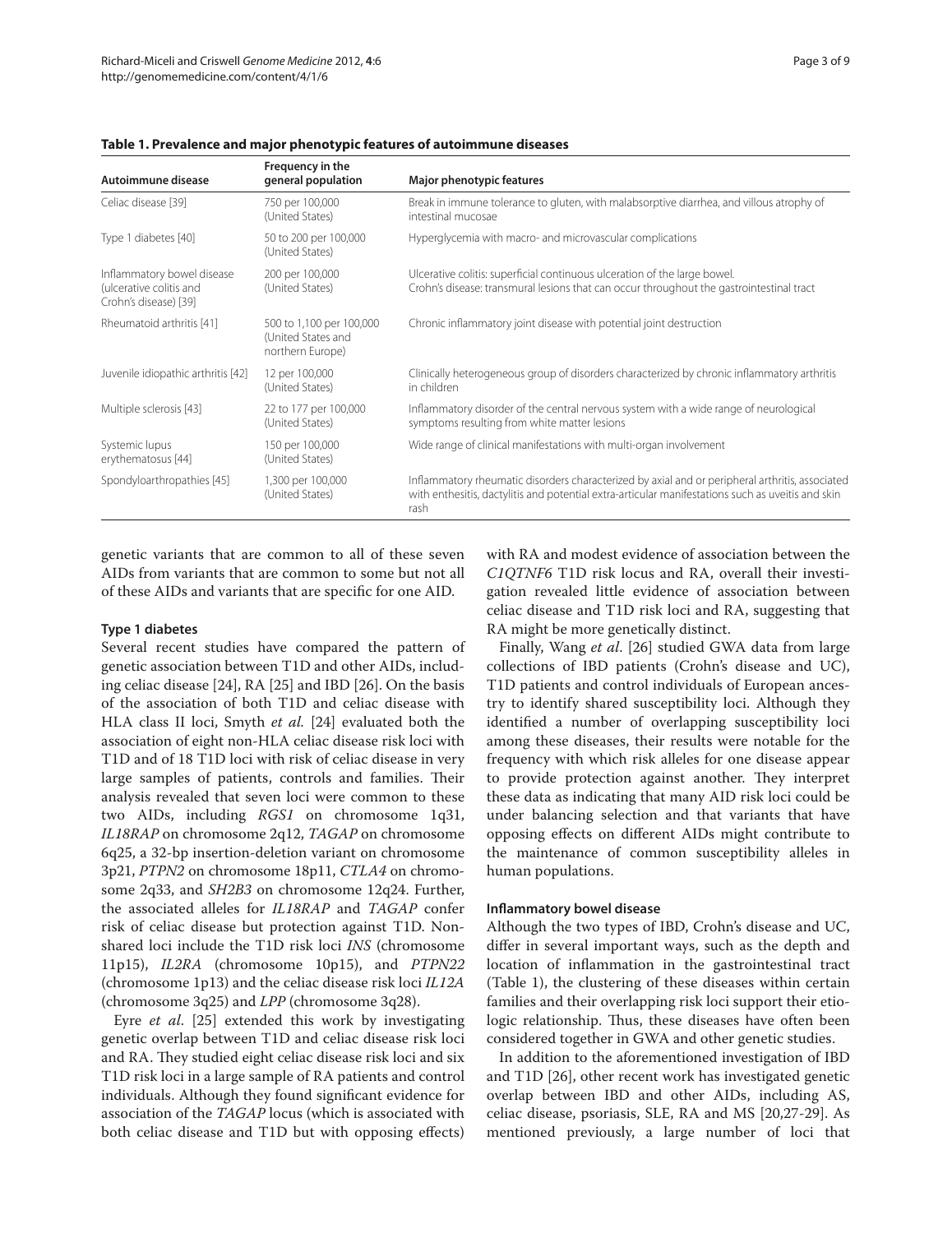| Autoimmune<br>diseases compared | Study design                                                                                                                                                                                           | Shared risk loci (see Table 3 for other gene definitions)                                                                                                                                                                                                                 |
|---------------------------------|--------------------------------------------------------------------------------------------------------------------------------------------------------------------------------------------------------|---------------------------------------------------------------------------------------------------------------------------------------------------------------------------------------------------------------------------------------------------------------------------|
| T1D and CeD [24]                | 8,064 T1D; 3,064 parent-child trios<br>2,560 CeD<br>9,339 controls                                                                                                                                     | RGS1, IL18RAP, TAGAP, CCR3, PTPN2, CTLA4, SH2B3                                                                                                                                                                                                                           |
| RA and SLE [30]                 | 3,962 RA and 9,275 controls<br>Screening of 11 SLE-associated SNPs<br>Case control study and meta-analysis                                                                                             | BLK (B lymphoid tyrosine kinase), UBE2L3 (Ubiquitin-conjugating enzyme E2L 3)                                                                                                                                                                                             |
| RA and SLE [31]                 | 1,635 RA and 1,906 controls<br>Screening of nine SLE-associated SNPs<br>Case control study and meta-analysis                                                                                           | No shared SNPs except the BLK locus in the subgroup of patients with sicca<br>syndrome                                                                                                                                                                                    |
| RA and CeD [32]                 | 1,368 RA, 795 CeD and 1,683 controls<br>Screening of 11 RA and 11 CeD loci<br>Case control study and meta-analysis                                                                                     | SH2B3, TNFAIP3, IL2/IL21, SH2B3, LPP, MMEL1/TNFSF14, PFKB3/PRKCQ                                                                                                                                                                                                          |
| RA, T1D and CeD [25]            | 3,962 RA and 3,531 controls<br>Screening of 8 CeD- and 6 T1D-associated SNPs<br>Case control study                                                                                                     | TAGAP (CeD- and RA- associated SNP)<br>CeD: minor allele at-risk<br>RA: minor allele protective                                                                                                                                                                           |
| JIA and AID loci [33]           | Exploratory cohort: 809 JIA and 3,535 controls<br>Replication cohort: 1,015 JIA and 1,569 controls<br>Screening of 519 AID-associated SNPs<br>Case-control study and meta-analysis                     | PTPN22, PTPN2, IL2-IL21, STAT4 (Signal transducer and activator of<br>transcription 4), TNFAIP3, COG6 (Component of oligomeric Golgi complex 6),<br>ANGTP1                                                                                                                |
| AS and Crohn's [27]             | Screening of 39 Crohn's disease-associated SNPs<br>182 AS patients                                                                                                                                     | ORMDL3                                                                                                                                                                                                                                                                    |
| AS and Crohn's [28]             | Screening of 53 Crohn's disease-associated SNPs<br>2,773 AS patients and 2,215 controls                                                                                                                | Chr 1g32 (near KIF21B), STAT3, IL23R                                                                                                                                                                                                                                      |
| Crohn's and CeD [29]            | Meta-analysis of GWAS data from Crohn's disease<br>and CeD                                                                                                                                             | PTPN2, IL18RAP, TAGAP, PUS10 (Pseudouridylate synthase 10)                                                                                                                                                                                                                |
| IBD and T1D [26]                | Screening of 81 non-MHC loci associated with<br>various AIDs from previous GWAS<br>1,689 Crohn's disease, 777 UC, 989 T1D and<br>6.197 controls                                                        | UC-associated loci: ICOSLG (Inducible T-cell co-stimulator ligand), TNFSF15,<br>TNFAIP3<br>T1D-associated loci: HERC2 (Hect domain and RLD 2), IL26<br>CD-associated loci: IL10, CCNY (Cyclin Y), PTPN22, IL27, IL18RAP                                                   |
| MS and AID loci [36]            | 2,864 MS and 2,930 controls<br>Screening of 20 SNPs associated with various AIDs<br>from previous GWAS<br>Case control study and meta-analysis                                                         | SH2B3 (SH2B adaptor protein 3) associated with RA, SLE and T1D; KIF5A<br>(Kinesin family member 5A) and CD226 associated with RA and T1D                                                                                                                                  |
| SLE and AID loci [34]           | 1,500 SLE and 5,706 controls<br>Screening of 446 variants associated with 17 AIDs<br>from previous GWAS<br>Replication study with 2,085 SLE and 2,854 controls<br>Case control study and meta-analysis | JIA-associated locus: VTCN1<br>Crohn's disease-associated loci: PLCL1, VEGFA, ZGPAT<br>MS-associated loci: IL12A, RPL19P8, CD40<br>CeD-associated loci: IL12A, TRAF1<br>UC-associated loci: VEGFA, ZGPAT<br>RA-associated loci: TRAF1, CD40<br>T1D-associated locus: CCR7 |

#### **Table 2. Summary of studies included in this review and the shared autoimmune disease risk loci that they identified**

contribute to risk of IBD have been identified through GWA and related studies; some of these loci are shared by Crohn's disease and UC, whereas others are specific to one of these forms of IBD. This work has recently been reviewed by Lees *et al*. [20] and is briefly discussed here. Among the shared loci, components of the IL-23 pathway are of particular interest because of the development of therapies directed against IL12p40, the protein subunit shared by both IL-12 and IL-23. Other AIDs that are associated with variants of *IL-23R* (that is, psoriasis and AS) are therefore candidates for the assessment of treatments that target the IL-23 pathway. By contrast, loci that are specific for Crohn's disease highlight the role of bacterial component clearance by infected cells through autophagy, mechanisms that might not be involved to the same extent in other AIDs. The spectrum of loci shared by IBD and other AIDs is more limited, involving innate immunity (*IRF5*), T-cell activation (*PTPN22*, *IL2*, *IL2RA* and *IL21*) or the activation of the unfolded protein response (*ORMDL3*). Interestingly, some variants affect the risk of different associated AIDs in opposite directions. For example, the *PTPN22* allele, which is associated with increased risk of RA and SLE, reduces the risk of IBD.

#### **Rheumatoid arthritis and juvenile idiopathic arthritis**

Several recent studies have investigated genetic risk loci that are shared between RA or juvenile idiopathic arthritis (JIA) and other AIDs, including SLE, T1D, celiac disease, IBD and MS [25,30-33]. Studies investigating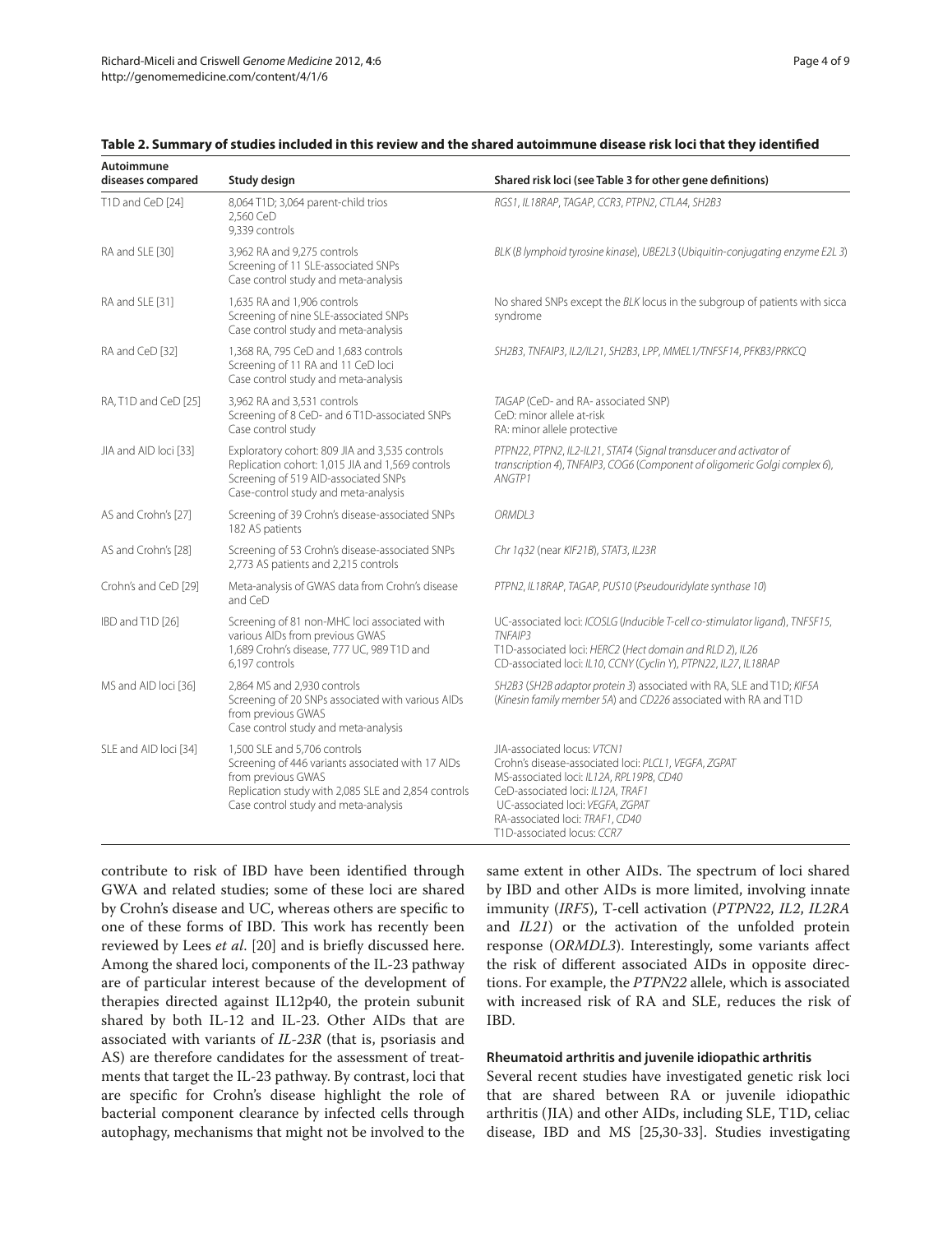#### **Table 3. Shared autoimmune disease loci and biologic pathways that are implicated according to the NCBI database (entrez Gene summary) or UniProtKB/Swiss-Prot**

| <b>Shared loci</b>                                                       | <b>Biologic pathways</b>                                                                                                                                            |
|--------------------------------------------------------------------------|---------------------------------------------------------------------------------------------------------------------------------------------------------------------|
| ANGPT1 (Angiopoietin 1)                                                  | Roles in vascular development and angiogenesis                                                                                                                      |
| BLK (B lymphoid tyrosine kinase)                                         | B-cell receptor signaling and B-cell development                                                                                                                    |
| CCNY (Cyclin Y)                                                          | Control of cell division cycles and regulation of cyclin-dependent kinases                                                                                          |
| CCR3 (Chemokine receptor 3)                                              | Binds to eotaxin, eotaxin-3, MCP-3, MCP-4, RANTES and MIP-1                                                                                                         |
| CCR7 (Chemokine receptor 7)                                              | Receptor for the MIP-3-beta chemokine                                                                                                                               |
| CD40                                                                     | Member of the TNF-receptor superfamily; receptor for CD40L                                                                                                          |
| CD226                                                                    | Receptor involved in intercellular adhesion, lymphocyte signaling, cytotoxicity and<br>lymphokine secretion mediated by cytotoxic T-lymphocyte (CTL) and NK cells   |
| COG6 (Component of oligomeric Golgi complex 6)                           | Required for normal Golgi function                                                                                                                                  |
| CTLA4 (Cytotoxic T-lymphocyte-associated protein 4)                      | Negative regulator of T-cell responses                                                                                                                              |
| HERC2 (Hect domain and RLD 2)                                            | E3 ubiquitin-protein ligase                                                                                                                                         |
| FCGR2A (Fc fragment of IgG)                                              | Binds to the Fc region of immunoglobulins gamma                                                                                                                     |
| ICOSLG (Inducible T-cell co-stimulator ligand)                           | Co-stimulatory signal for T-cell proliferation and cytokine secretion. Ligand for the<br>T-cell-specific cell surface receptor ICOS                                 |
| IKZF1 (IKAROS family zinc finger 1)                                      | Transcriptional regulator of hematopoietic cell differentiation                                                                                                     |
| ILIO                                                                     | Inhibits the synthesis of a number of cytokines, including interferon-gamma, IL-2, IL-3, TNF<br>and GM-CSF; produced by activated macrophages and by helper T-cells |
| IL12A                                                                    | Cytokine that can act as a growth factor for activated T and NK cells                                                                                               |
| IL18RAP                                                                  | NFkB and JNK activation (IL-18 dependent)                                                                                                                           |
| IL2/IL21                                                                 | Cytokines required for T-cell or B-cell proliferation                                                                                                               |
| IL23R                                                                    | Binds IL23 and mediates T-cell and NK cell stimulation                                                                                                              |
| IL26                                                                     | Activates STAT1 and STAT3, MAPK1/3 (ERK1/2), JUN and AKT                                                                                                            |
| IL27                                                                     | Broad functions in adaptive immunity                                                                                                                                |
| IRF5 (Interferon regulatory factor 5)                                    | Transcription factor involved in virus-mediated activation of interferon                                                                                            |
| IRF8 (Interferon regulatory factor 8)                                    | Plays a negative regulatory role in cells of the immune system                                                                                                      |
| IRGM (Immunity-related GTPase family, M)                                 | Might play a role in the innate immune response by regulating autophagy formation in<br>response to intracellular pathogens                                         |
| KIF5A (Kinesin family member 5A)                                         | Microtubule-dependent motor required for intracellular protein transport                                                                                            |
| LPP (LIM-domain-containing preferred translocation<br>partner in lipoma) | Role in cell shape and motility                                                                                                                                     |
| MMEL1 (Membrane metallo-endopeptidase-like 1)                            | Metalloprotease involved in sperm function                                                                                                                          |
| TNFSF14                                                                  | Activates NFkB and stimulates T-cell proliferation                                                                                                                  |
| ORMDL3 (ORM1-like 3)                                                     | Might indirectly regulate endoplasmic reticulum-mediated Ca <sup>2+</sup> signaling                                                                                 |
| PLCL1 (Phospholipase C-like 1)                                           | Involved in an inositol phospholipid-based intracellular signaling cascade                                                                                          |
| PRKCQ (Protein kinase C theta)                                           | TCR-mediated T-cell activation                                                                                                                                      |
| PTPN2 (Protein tyrosine phosphatase, non-receptor type 2)                | Lymphocyte cell signaling                                                                                                                                           |
| PTPN22                                                                   | Involved in the TCR signaling pathway                                                                                                                               |
| PUS10 (Pseudouridylate synthase 10)                                      | Post-transcriptional nucleotide modification of RNAs                                                                                                                |
| RGS1 (Regulator of G-protein signaling 1)                                | Might be involved in the regulation of B cell activation and proliferation                                                                                          |
| RPL19P8 (Ribosomal protein L19 pseudogene 8)                             | Pseudogene                                                                                                                                                          |
| SH2B3 (SH2B adaptor protein 3)                                           | T-cell receptor activation signaling                                                                                                                                |
| STAT3 (Signal transducer and activator of transcription 3)               | Th17 differentiation pathway                                                                                                                                        |
| STAT4 (Signal transducer and activator of transcription 4)               | Th1 differentiation (interferon-gamma expression)                                                                                                                   |
| TAGAP (T-cell activation RhoGTPase activating protein)                   | T-cell activation                                                                                                                                                   |
| TNFAIP3                                                                  | Negative regulator of the TNF- or LPS-mediated activation of NF-kappa-B                                                                                             |
| TNFSF15                                                                  | Mediates activation of NF-kappa-B                                                                                                                                   |
| TRAF1 (TNF receptor-associated factor 1)                                 | Adapter molecule that regulates the activation of NF-kappa-B and JNK                                                                                                |
| UBE2L3 (Ubiquitin-conjugating enzyme E2L 3)                              | Ubiquitination of intracellular component                                                                                                                           |
| VEGFA (Vascular endothelial growth factor A)                             | Signaling protein involved in the regulation of angiogenesis and vasculogenesis                                                                                     |
| VTCN1 (V-set domain containing T cell activation inhibitor 1)            | Negatively regulates T-cell-mediated immune response by inhibiting T-cell activation,<br>proliferation, cytokine production and development of cytotoxicity         |
| ZGPAT (Zinc finger, CCCH-type with G patch domain)                       | Negatively regulates expression of epidermal growth factor receptor (EGFR)                                                                                          |

GM-CSF, granulocyte-macrophage colony stimulating factor; LPS, lipopolysaccharide; NK, natural killer; TCR, T-cell receptor.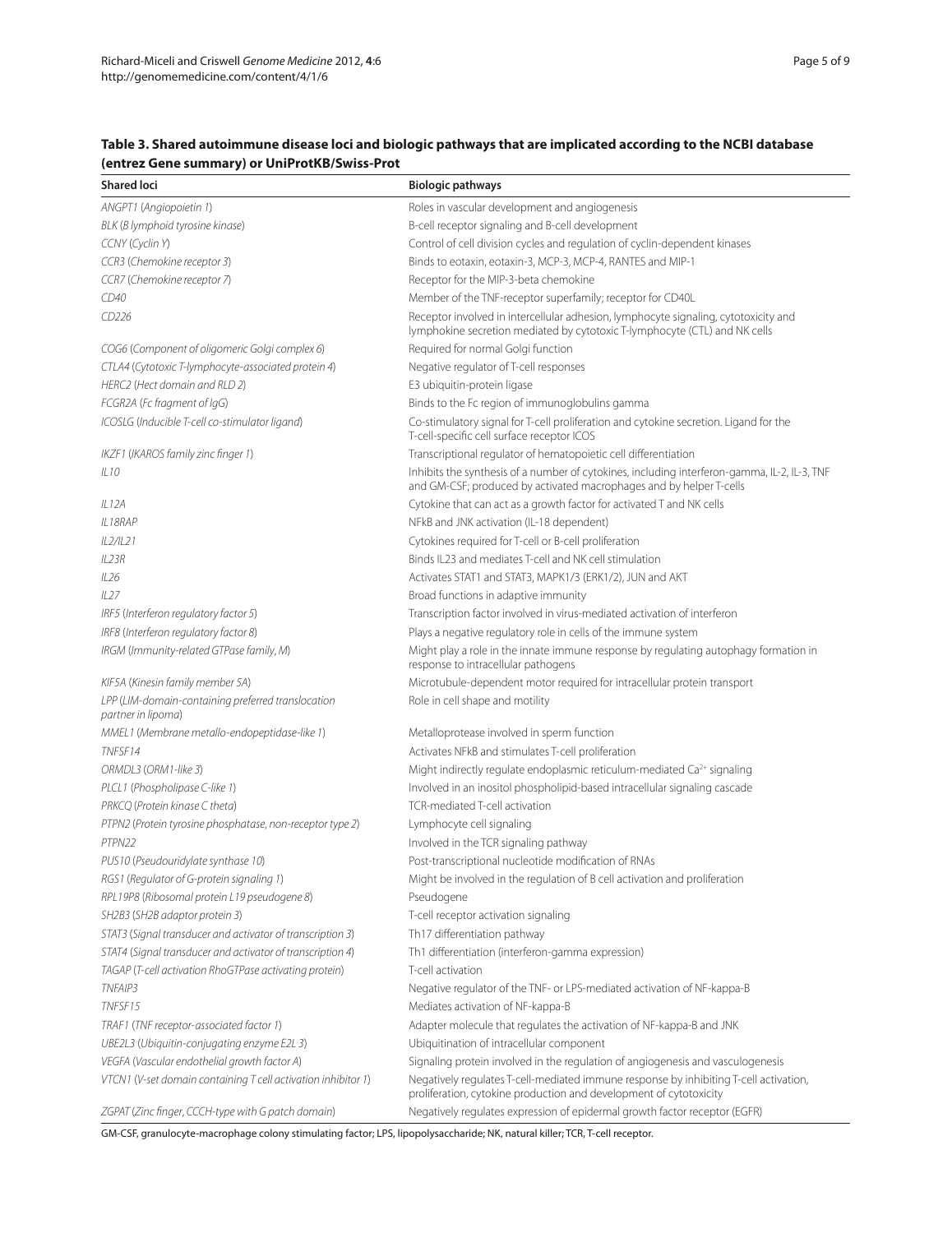

genetic overlap between RA and SLE have revealed both shared and distinct risk loci. For example, Orozco *et al*. [30] studied 11 SLE risk loci (*TNFSF4*, *BANK1*, *TNIP1*, *PTTG1*, *UHRF1BP1*, *ATG5*, *JAZF1*, *BLK*, *KIAA1542*, *ITGAM* and *UBE2L3*) for evidence of association with RA. They found that RA cases were enriched, overall, for SLE genetic risk alleles. Variants within the *BLK* and *UBE2L3* loci were most strongly associated with RA. Similarly, Suarez-Gestal *et al*. [31] studied nine variants at the following SLE risk loci for evidence of association with RA among cases and controls from Spain: *ITGAM*, *C8orf13-BLK*, *TYK2*, 1q25.1, *PXK*, *KIAA1542*, *MECP2*, *BANK1*, and *LY9*. Previously established shared risk loci, including *HLA*, *PTPN22*, *STAT4* and 6q23, were not studied. None of the nine SLE risk variants studied was significantly associated with RA, suggesting that the genetic contribution to these two AIDs is relatively distinct, although it is also possible that this study was not powered sufficiently to identify shared risk loci.

Coenen *et al*. [32] investigated the extent of genetic overlap between RA and celiac disease. Specifically, they evaluated 11 RA and 11 celiac disease risk loci among Dutch RA patients, celiac disease patients and control individuals. Their analyses revealed six risk loci that were shared by RA and celiac disease, which included the *TNFAIP3*, *IL2/IL21*, *SH2B3*, *LPP*, *MMEL1/TNFRSF14* and *PFKFB3/PRKCQ* loci. Overall, the shared loci supported the importance of both adaptive and innate immunity in susceptibility to these two disorders.

Thompson *et al.* [33] used GWAS to investigate more than 400 genetic variants that had been associated previously with one or more AIDs to determine whether they are also associated with the risk of JIA. Using a twostage design (discovery and replication cohorts), they found strong evidence of association for seven distinct loci, including *PTPN22*, *PTPN2*, *ADAD1-IL2-IL21*, *STAT4*, *C12orf30*, *COG6* and *ANGPT1*. These loci have been previously associated with RA, T1D, Crohn's disease and/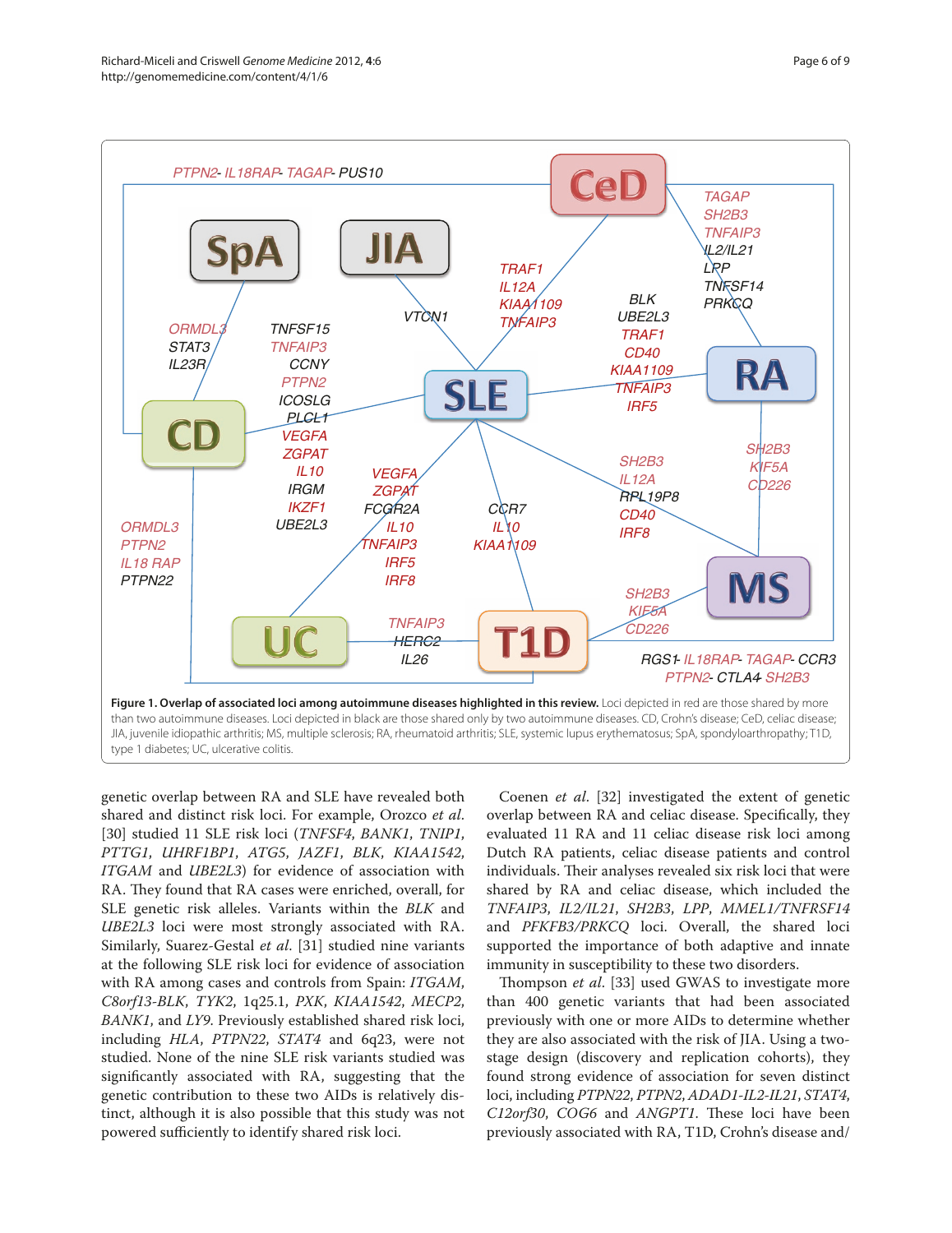or MS, supporting genetic overlap between JIA and a broad spectrum of AIDs. Given the phenotypic heterogeneity of JIA, which includes several distinct clinical and serologic subgroups, however, further work will be needed to clarify whether patterns of shared risk loci differ among specific JIA subsets.

#### **Systemic lupus erythematosus**

In addition to the studies mentioned above that have compared the overlap between SLE and RA risk loci [30,31], recent work by Ramos *et al*. [34] suggests only modest overlap between SLE and other AID risk loci. More specifically, these authors evaluated 446 genetic variants that had previously been associated with one or more of 17 AIDs to determine which loci were significantly associated with SLE susceptibility. A number of AID loci, including *FCGR2A*, *IL10*, *IRGM*, *TNFAIP3*, *IKZF1*, *IRF5*, *BLK*, *IRF8*, and *UBE2L3*, were associated with SLE and one or more other AIDs. However, many SLE loci, including *ITGAM*, *TNFSF4*, *PTTG1*, *PHRF1*, *WDFγ4* and *BANK1,* were associated with other AIDs only weakly, if at all.

#### **Multiple sclerosis (MS)**

Multiple sclerosis is characterized by very strong associations with HLA class II variants, but some of the other genes that are strongly associated with multiple AIDs, such as *PTPN22*, do not appear to contribute substantially to the risk of MS. Nonetheless, emerging evidence from GWAS supports overlap of MS-associated genes with genes that have been linked to a broad spectrum of AIDs [35]. For example, work by Alcina *et al*. [36] in which 12 genetic variants previously associated with other AIDs were studied in a large collection of Spanish MS cases and control individuals identified three shared susceptibility loci, including *KIF5A*, *SH2B3* and *CD226*, that also influence risk of RA, T1D and SLE (*SH2B3*). More recently, a collaborative GWAS involving almost 10,000 MS cases recruited from 15 different countries has identified a large number of susceptibility loci, most of which map to regions containing immunologically relevant genes [37]. Particularly over-represented are loci implicated in T-helper-cell differentiation. Further, just over one-third of the MS risk loci identified overlap with regions previously identified in GWAS of other AIDs. Most of these shared risk loci have been associated with celiac disease, T1D, RA and/or IBD [37].

As mentioned previously, recent work by Sirota *et al*. [10] highlights the fact that certain variants that are associated with increased risk for some AIDs appear to be protective for others. More specifically, Sirota *et al*. [10] studied six AIDs (T1D, MS, AS, RA, Crohn's disease and AITD) and found that AS and RA formed one group, and MS and AITD formed another group (with T1D showing similarity to both groups and Crohn's disease to neither). Further, susceptibility variants that are associated with the first class of AIDs generally had a protective effect in relation to the second class of AIDs. As an example, *TAP2*, which is involved in the transport of antigens from the cytoplasm to the endoplasmic reticulum for association with MHC class I molecules, was found to be a susceptibility factor for AS, RA and T1D, but a protective factor for MS and AITD.

#### **Results of CPMA to identify shared and distinct genetic loci in AID**

Cotsapas *et al*. [23] have recently completed a CPMA that significantly extends our understanding of shared and distinct AID loci. More specifically, they studied 107 SNPs associated in recent GWAS with one or more of the following AIDs: celiac disease, Crohn's disease, MS, psoriasis, RA, SLE and T1D. Their study indicates that almost half of these loci (47/107, 44%) are associated with multiple AIDs; many of these variants were not previously known to be shared across AIDs. Nine of these 47 variants had opposing effects in different AIDs. Cotsapas and colleagues also examined patterns of disease association for the 47 shared loci, and found that just one locus, a variant in an exon of *SH2B3* (rs3185404) was significantly associated with all seven of the AIDs examined. The remaining 46 variants were associated with subsets of the seven AIDs.

The authors extended their analysis of these variants to try to elucidate the molecular pathways underlying these subgroups of AID. Four clusters were revealed on the basis of the patterns of AID associations. The first cluster, represented by variants in *IL23R*, *IL12B*, *PTGER4*, *JAK2*, *KIF21B*, *STAT3* and other genes, was most strongly associated with Crohn's disease, psoriasis and MS. A second cluster, represented by variants in *STAT4*, *IRF5*, *TNFAIP3*, *RGS1*, *CCR1*, *IL18RAP*, *IL2-IL21* and *UBE2L3*, was most strongly associated with celiac disease, RA and SLE. A third cluster, represented by variants in *ORMDL3*, *CLEC16A*, *IL2RA*, *PRKCQ*, *CYP27B1*, *IKZF1* and *ETS1*, was most strongly associated with T1D, MS and RA. A fourth cluster, represented by variants in *SH2B3*, *PTPN2*, *PTPN22*, *PRKCQ*, *CTLA4*, *UBASH3A*, *IL10*, *IFIH1*, *IL2*, *BACH2*, *IL27*, *CD226* and other genes, was most strongly associated with T1D, RA, celiac disease, Crohn's disease and SLE. Further, an analysis of protein-protein interactions revealed that the proteins encoded by variants within groups were more likely to interact with each other (either directly or via intermediates) than with proteins encoded by variants in other groups, underscoring the biologic relevance of the AID relationships defined by this CPMA.

The delineation of genes and pathways that relate more specifically to certain AIDs than to others provides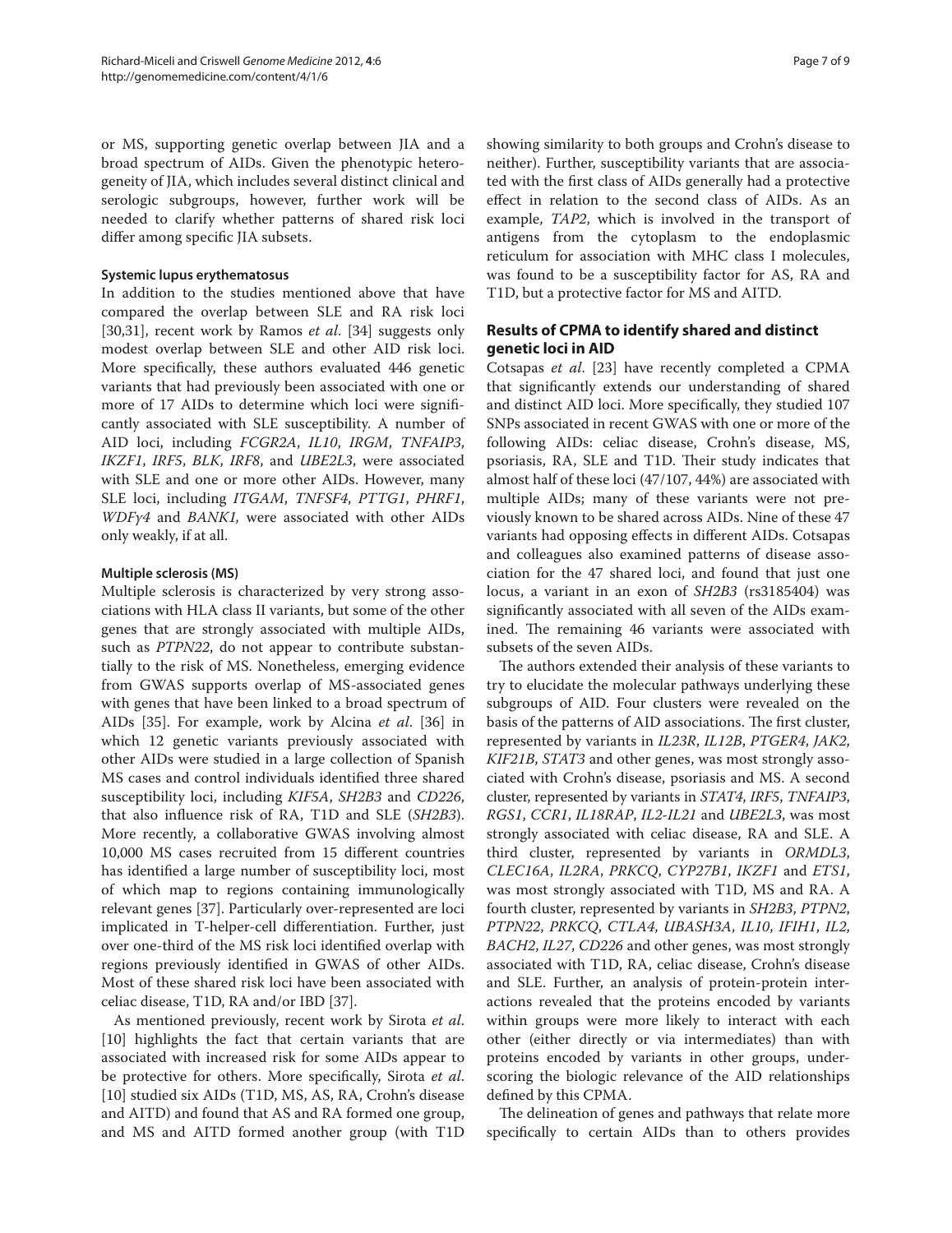valuable information that can be used to target autoimmune phenotypes with interventions that are relevant to those pathways. The highlighted biologic pathways then provide a focus for more fundamental research, aimed at elucidating the underlying disease mechanisms in autoimmunity, and they could inform the development of novel therapies. The success of anti-TNF targeted therapies for a diverse group of autoimmune disorders, including RA, IBD, psoriasis, AS and others [38], nicely illustrates the potential value of this information. Similarly, the aforementioned collaborative GWAS of MS [37] highlights loci that are related to MS therapies, including *VCAM1* (natalizumab) and *IL2RA* (daclizumab).

As recently summarized in a review by Rai and Wakeland [16], despite the dramatic increase both in the number of risk loci recently identified for human AIDs and in information about patterns of shared risk and biologic pathways, the current literature does not provide a complete mechanistic understanding of biologic pathways that explain the pattern of AID susceptibility in human populations. Additional work will be required to refine genotype-phenotype relationships in autoimmune disease more completely. This research should include larger case-control studies in diverse population groups and the application of new technologies, such as nextgenerating sequencing, to define all of the relevant genetic variation. Given the 'missing heritability' of human AIDs, and the fact that current GWAS have captured primarily common genetic SNP variants, it is likely that rare or structural variants explain much of the missing heritability, the identification of which will require new and emerging technologies. Finally, once the complete genetic architecture underlying human AIDs has been characterized, additional methods will be required to define the functional mechanisms that explain these genetic associations.

#### **Summary and conclusions**

Owing to the rapid pace of identification of AID-associated genes during the past 5 years, primarily as a result of GWAS, there is now a wealth of information available that allows for a more thorough delineation of the extent of genetic overlap across this broad group of disorders. Loci that are shared between various AIDs and involved in a wide range of immune pathways (for example, T-cell activation, B-cell activation, cytokine signaling) might help explain common pathogenic features and inform the development of novel therapies. Further, the lack of overlap for other loci and pathways (for example, *IL23R* and *STAT3* in IBD or spondyloarthritis) also suggests distinct pathogenic mechanisms that could explain, at least in part, the phenotypic diversity across the spectrum of autoimmune disease. It is important to keep in mind, however, that current studies are likely insufficiently powered to characterize fully the genetic architecture of AIDs, including shared and distinct loci and biologic pathways. Thus, the ongoing generation and analysis of data emerging from GWA and other genetic studies is warranted in order to better define genotype-phenotype associations in human AIDs and to clarify which pathways and specific targets are most relevant to the diseases within this diverse group of human disorders.

#### **Abbreviations**

AID, autoimmune disorder; AITD, autoimmune thyroid disease; AS, ankylosing spondylitis; CPMA, cross-phenotype meta-analysis; CTLA4, cytotoxic T-lymphocyte antigen 4; GWA, genome-wide association; GWAS, GWA studies; HLA, human leukocyte antigen; IBD, inflammatory bowel disease; JIA, juvenile idiopathic arthritis; PTPN22, protein tyrosine phosphatase non-receptor type 22; MS, multiple sclerosis; RA, rheumatoid arthritis; SLE, systemic lupus erythematosus; T1D, type 1 diabetes; TNF, tumor necrosis factor; TNFAIP3, TNF alpha-induced protein 3; UC, ulcerative colitis.

#### **Competing interests**

The authors declare that they have no competing interests.

#### **Author details**

1 Université Paris-Sud 11, Rhumatologie, Hôpital Bicêtre, Assistance Publique-Hôpitaux de Paris (AP-HP), Le Kremlin Bicêtre, France. 2 University of California San Francisco, Rosalind Russell Medical Research Center for Arthritis, Department of Medicine, Parnassus Avenue, San Francisco, CA 94143, USA.

#### Published: 27 January 2012

#### **References**

- 1. Cooper GS, Bynum ML, Somers EC: Recent insights in the epidemiology of autoimmune diseases: improved prevalence estimates and understanding of clustering of diseases. *J Autoimmun* 2009, 33:197-207.
- 2. Rahman A, Isenberg DA: Systemic lupus erythematosus. *N Engl J Med* 2008, 358:929-939.
- 3. Somers EC, Thomas SL, Smeeth L, Hall AJ: Autoimmune diseases co-occurring within individuals and within families: a systematic review. *Epidemiology* 2006, 17:202-217.
- 4. Michou L, Rat AC, Lasbleiz S, Bardin T, Cornelis F: Prevalence and distribution of autoimmune diseases in 368 rheumatoid arthritis families. *J Rheumatol*  2008, 35:790-796.
- 5. Barcellos LF, Kamdar BB, Ramsay PP, DeLoa C, Lincoln RR, Caillier S, Schmidt S, Haines JL, Pericak-Vance MA, Oksenberg JR, Hauser SL: Clustering of autoimmune diseases in families with a high-risk for multiple sclerosis: a descriptive study. *Lancet Neurol* 2006, 5:924-931.
- 6. Alarcon-Segovia D, Alarcon-Riquelme ME, Cardiel MH, Caeiro F, Massardo L, Villa AR, Pons-Estel BA: Familial aggregation of systemic lupus erythematosus, rheumatoid arthritis, and other autoimmune diseases in 1,177 lupus patients from the GLADEL cohort. *Arthritis Rheum* 2005, 52:1138-1147.
- 7. Anaya JM, Castiblanco J, Tobon GJ, Garcia J, Abad V, Cuervo H, Velasquez A, Angel ID, Vega P, Arango A: Familial clustering of autoimmune diseases in patients with type 1 diabetes mellitus. *J Autoimmun* 2006, 26:208-214.
- 8. Anaya JM, Tobon GJ, Vega P, Castiblanco J: Autoimmune disease aggregation in families with primary Sjogren's syndrome. *J Rheumatol*  2006, 33:2227-2234.
- Prahalad S, Shear ES, Thompson SD, Giannini EH, Glass DN: Increased prevalence of familial autoimmunity in simplex and multiplex families with juvenile rheumatoid arthritis. *Arthritis Rheum* 2002, 46:1851-1856.
- 10. Sirota M, Schaub MA, Batzoglou S, Robinson WH, Butte AJ: Autoimmune disease classification by inverse association with SNP alleles. *PLoS Genet*  2009, 5:e1000792.
- 11. Fernando MM, Stevens CR, Walsh EC, De Jager PL, Goyette P, Plenge RM, Vyse TJ, Rioux JD: Defining the role of the MHC in autoimmunity: a review and pooled analysis. *PLoS Genet* 2008, 4:e1000024.
- 12. Kristiansen OP, Larsen ZM, Pociot F: CTLA-4 in autoimmune diseases a general susceptibility gene to autoimmunity? *Genes Immun* 2000, 1:170-184.